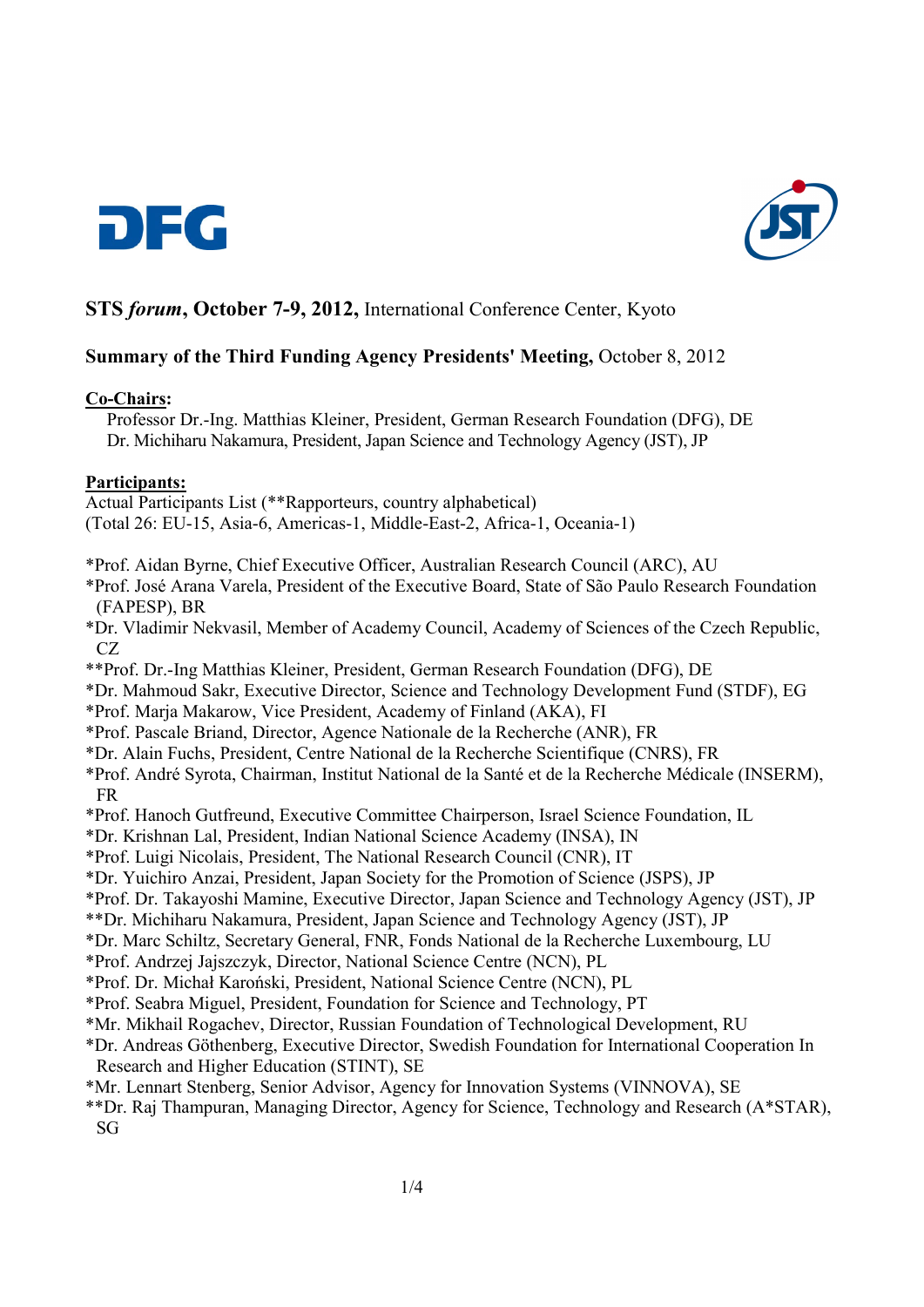\*Dr. Thaweesak Koanantakool, President, National Science and Development Agency (NSTDA), TH

- \*Prof. Arif Adli, Vice President, Scientific and Technological Research Council of Turkey (TÜBITAK), TR
- \* Mr. Steve Visscher, Deputy Chief Executive and Chief Operating Officer, Biotechnology and Biological Sciences Research Council (BBSRC), U.K.

### **Discussions**

The Third Funding Agency Presidents' Meeting (FAPM) was held on October 8, 2012 in Kyoto on the occasion of the Ninth Annual Meeting of the Science and Technology in Society (STS) *forum* to share and discuss common experiences and to enhance networking and cooperation among the funding agencies. Total 26 representatives of funding agencies from 19 countries participated in the meeting, which was co-chaired by Professor Dr.-Ing. Matthias Kleiner, President of the Deutsche Forschungsgemeinschaft (DFG, German Research Foundation), and Dr. Michiharu Nakamura, President of the Japan Science and Technology Agency (JST).

The three main discussion topics were

- (1) **Role of Funding Agencies in Securing Scientific Integrity and Ethical Behavior of Scientists**
- (2) **Importance of Open Access to Scientific Data**
- (3) **Scientific Oriented Funding (Curiosity Driven) and Policy Oriented Funding**

There is an increasing demand for discussion on "Research Integrity" and "Open Access" among the scientific communities worldwide. The second FAPM in 2011 made obvious that funding agencies need to discuss how to deal with such basic questions and issues. -Therefore, FAPM-participants highly acknowledged the opportunity for discussion which FAPM and Global Research Council<sup>1</sup> provide. The following major points were raised during the meeting:

## **Discussion Topic (1)**

## **Role of Funding Agencies in Securing Scientific Integrity and Ethical Behavior of Scientists**

- How to deal with dual-use technology (technology which can be used for both peaceful and military aims)
- How to support researchers to judge the legitimacy of their research activities

Participants recognized the necessity to deal with ethical aspects of R&D activities because of the big impact if problems should occur. The responsibility for good academic behavior should be placed primarily in the hands of the researchers themselves. For example, in terms of dual use technology issues, researchers should recognize that their research could be applied to both civil use and military purpose. In order to help researchers to make right decisions and encourage their recognition, a "code of conduct" has to be defined by scientific academies, universities, research institutes and organizations. Therefore, a "code of conduct" is the initiation point to enforce research integrity.

 1 Global Research Council: Established by the initiative of Dr. Subra Suresh, Director of U.S. National Science Foundation (NSF), in May 2012. The Council consists of major funding and research performing organizations worldwide which meet in regional conferences to prepare joint statements on common challenges. Heads of many of these organizations meet annually (Summit) to discuss and endorse the statements developed from these regional events.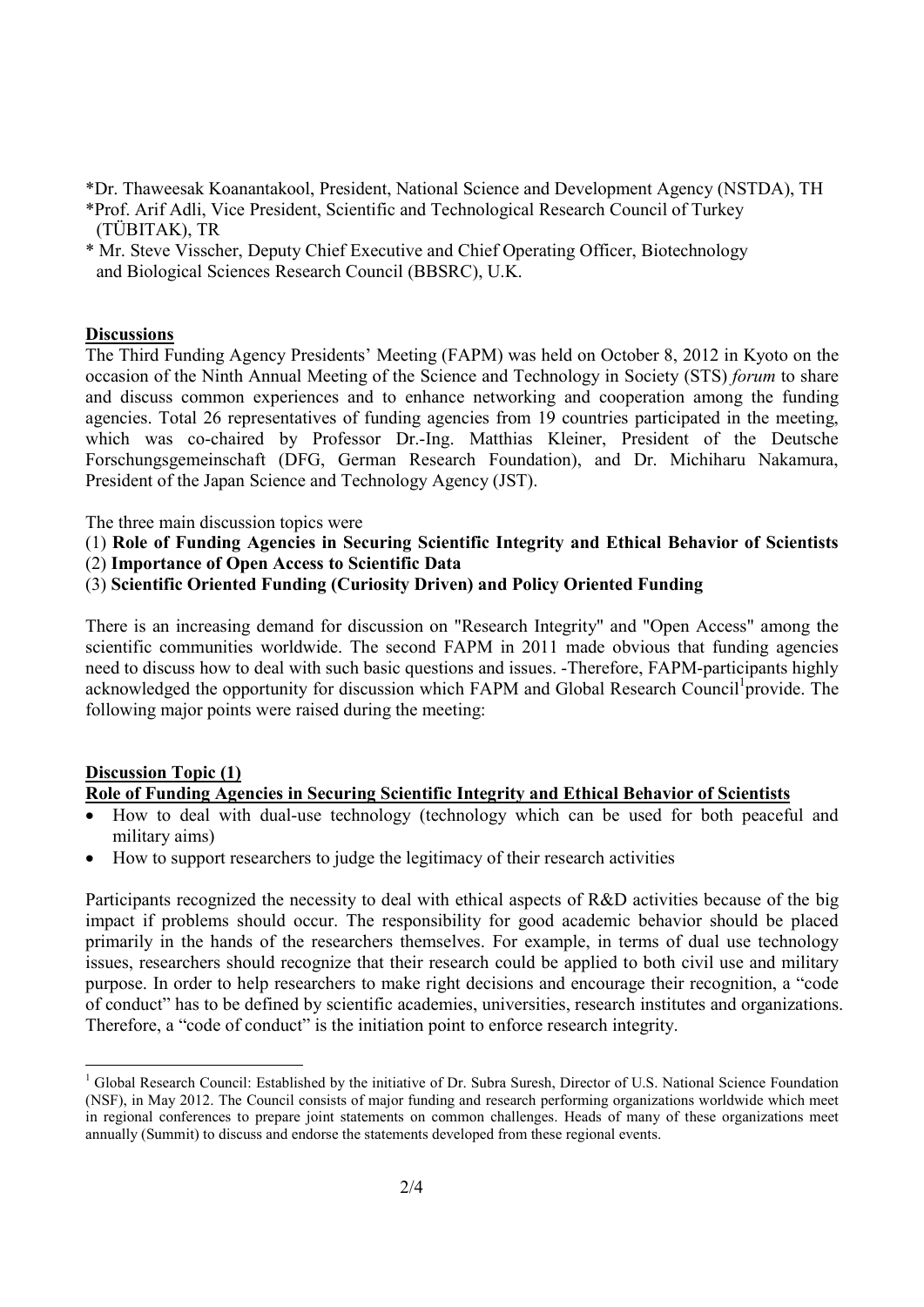Under these circumstances, participants discussed the roles of funding agencies. First, the research community should take over the responsibility of defining a "code of conduct" while funding agencies should play a central role in promoting the "code of conduct since the real difficulty lies in its implementation. Second, as globalization of R&D activities is accelerated, funding agencies should share a general "code of conduct" in order to establish internationally accepted standards for scientific ethical behavior. It was also noted that in an increasingly international academic environment, the variation in ethical frameworks between different countries can lead to difficulties in the regulation of ethical issues. The establishment of a database could be an efficient measure to achieve the goal of sharing a common "code of conduct". Furthermore, it could ensure that researchers who have been discovered for scientific misconduct in one national research system cannot go on in the same wrong way somewhere else.

# **Discussion Topic (2) Importance of Open Access to Scientific Data**

- Sharing best practices of open access to researcher or research project databases
- What is the role of the FAPM platform in promoting information sharing among funding agencies

It was agreed that open access is an important topic to be discussed on a global level. However, a number of difficult hurdles need to be overcome to identify the most appropriate frameworks and financial structures to achieve open access to scientific publications and research results.

Participants recognized there is no shortage of ideas for expanding the databases containing extensive information in English on research, researchers, or on-going funded research projects. However, there might be difficulties in countries whose official language is not English. These difficulties need to be overcome because there is high global demand for sharing such data.

In terms of open access to publications, the fact that different situations exist in different countries and that there are various interest groups, including academic communities as well as the publication industry and libraries, makes open access issues more difficult to be solved. However, it is attractive for researchers to reach leading journals by this option. Therefore, there is necessity to advance open access. However, funding agencies may have to share a part of the costs for promoting open access, especially that of publications. The Golden Road<sup>2</sup> was discussed as an effective approach to achieve this goal.

#### **Discussion Topic (3)**

#### **Scientific Oriented (Curiosity Driven) Funding and Policy Oriented Funding**

On the one hand, the discussion confirmed that both curiosity driven funding and policy oriented funding are important and that they should be balanced adequately. There is no doubt that revolutionary technologies result from fundamental research. On the other hand, since the expectations of society towards innovation through R&D activities are rising, policy oriented funding, which promotes R&D

<sup>&</sup>lt;sup>2</sup> Golden Road: Open Access approach to encourage researchers to publish his/her article in an open access journal which makes this article free to all readers worldwide. The publication costs have to be covered by the authors rather the readers.